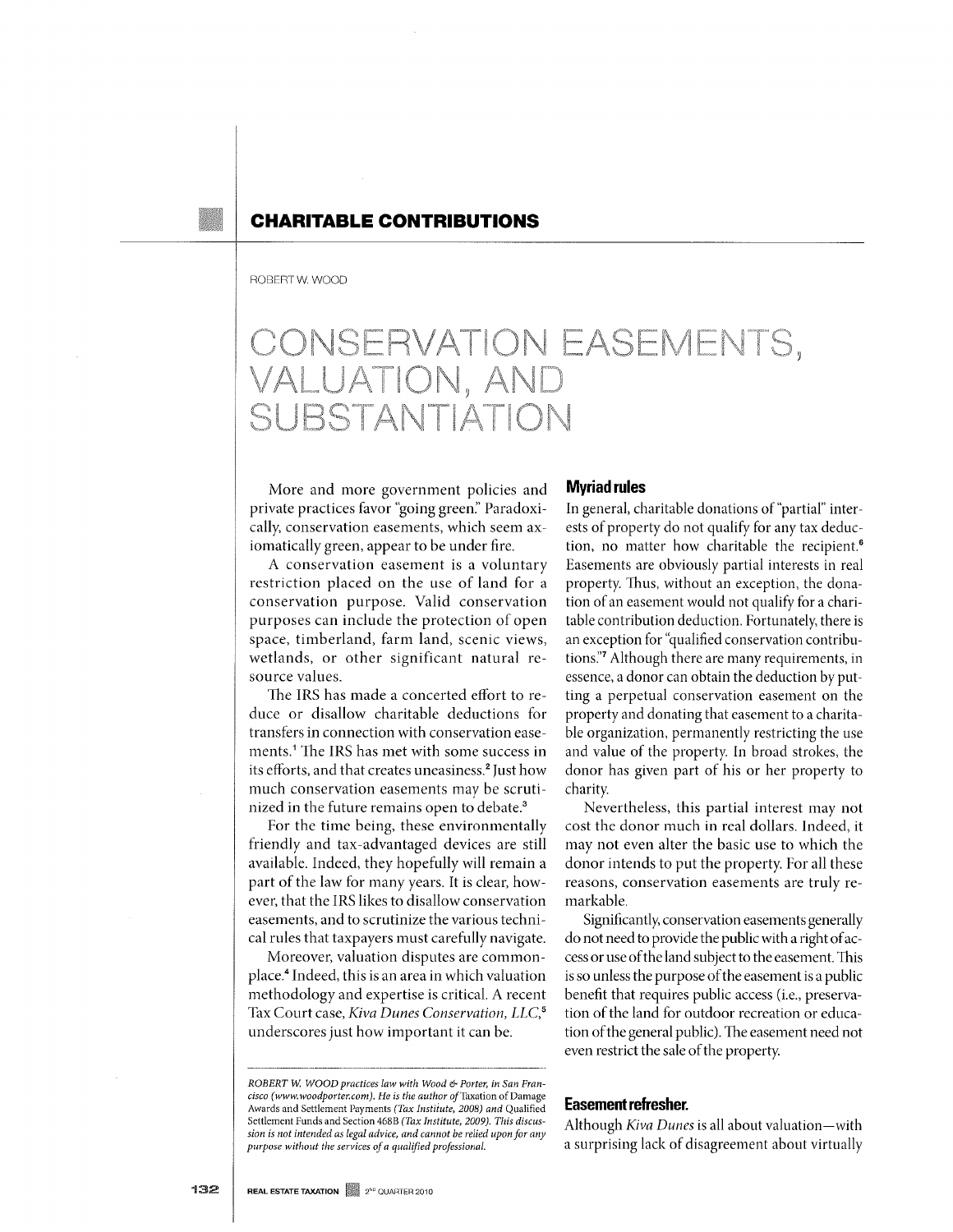all of the technical conservation easement rulesnot everyone is so lucky. In fact, there are plenty of issues that can foment disagreement. To begin with, the donee must be a "qualified organization," having a commitment to protect the conservation purposes of the donation.

Moreover, the donee organization must have the resources to enforce the restrictions.<sup>8</sup> Qualified organizations include local, state, or federal governmental agencies, and public charities defined in Section 501(c)(3). A public charity's commitment to protect the conservation purposes of the donation can generally be found in its articles of incorporation or bylaws.

There are four broad categories of conservation purposes that can qualify for a deduction. They are:

- 1. The preservation of land areas for outdoor recreation by, or the education of, the general public.
- 2. The protection of a relatively natural habitat of fish, wildlife, or plants, or similar ecosystem.
- 3. The preservation of certain open space (including farmland and forest land).
- 4. The preservation of an historically important land area or a certified historic structure.<sup>9</sup>

If the conservation purpose of the easement is outdoor recreation or education of the general public, the recreation or education must be for the "substantial and regular use" of the general public.10 Such an easement must therefore provide access to the real property for the general public.

The preservation of an historic land area or structure is another valid conservation purpose. Historic land areas are defined as any that meet the National Register Criteria for Evaluation,<sup>11</sup> any land area within a registered historic district, and any land area adjacent to a property listed in the National Register of Historic Places where the physical or environmental features of the land area contribute to the historic or cultural integrity of the property.<sup>12</sup> A historic structure is defined as any building, structure, or land area listed in the National Register, or any building located in a registered historic district, and certified by the Secretary of the Interior as being of historic significance to the district.<sup>13</sup>

Generally, the easement (as well as the restrictions it imposes) is donated to a charitable organization or government agency. The easement's terms are ordinarily negotiated between' the landowner and the charitable conservation organization or government agency. The donor who grants the easement can claim a tax deduction for the value of the easement (typically, the value of the property *before* contribution of the easement, minus the value of the property *after*  contribution of the easement).14

This before-and-after valuation methodology is terribly important, as shown below. The deduction is subject to annual limitations, but unused deductions can be carried over to future years.<sup>15</sup>

#### **Conserving golf**

The Tax Court is overwhelmingly favored for federal tax disputes. The simple reason is that taxpayers can file a petition and dispute an IRS deficiency notice without paying any portion of the taxes first. To sue in U.S. District Court or the Claims Court, the tax must first be paid.

The Tax Court's most recent foray into conservation easements came in *Kiva Dunes.* Kiva Dunes was a partnership operating a golf course in Alabama. Its tax matters partner was one E. A. Drummond. In 1992, he purchased real estate in Alabama from the Resolution Trust Corporation for slightly over \$1 million. In 1993, Drummond formed D&E Investments LLC, an Alabama limited liability company. In early 1994, Drummond conveyed his interest in the real estate to D&E. During 1994, D&E started developing a resort community consisting of a gated residential subdivision called Kiva Dunes. The development included a golf course, swimming pools, tennis courts, and beach access. The Kiva Dunes Golf Course opened to the public in 1995 and residential lots began selling thereafter.

In 2002, Drummond formed Kiva Dunes LLC, an Alabama limited liability company. The next day, D&E executed a warranty deed

- See Turner, 126 TC 299 (2006).
- See Glass, 471 F.3d 698, 98 AFTR2d 2006-8309 (CA-6, 2006).
- See e.9., Whitehouse Hotel Ltd. Partnership et aI., 131 TC No. 10 (2008).
- TCM 2009-145.
- Section 170(f)(3)(A).
- Section 170(f)(3)(B)(iii).
- Re9.1.170A-14(c)(1).
- Re9. 1.170A-14(c)(2).
- 10 Reg. 1.170A-14(d)(2)(i).
- 11 36 C.F.R. section 60.4 (2004).
- 12 Regs. 1.170A-14(d)(5)(ii)(AJ, (C).
- 13 Sections 170(h)(4)(B), (C).
- 14 Section 170(a)(1).
	- 15 See Section 170(b)(1).

**Conservation easements appear to be under fire.** 

See Notice 2004-41, 2004-1 CB 31; Ann. 2005-80, 2005- 2 CB 967.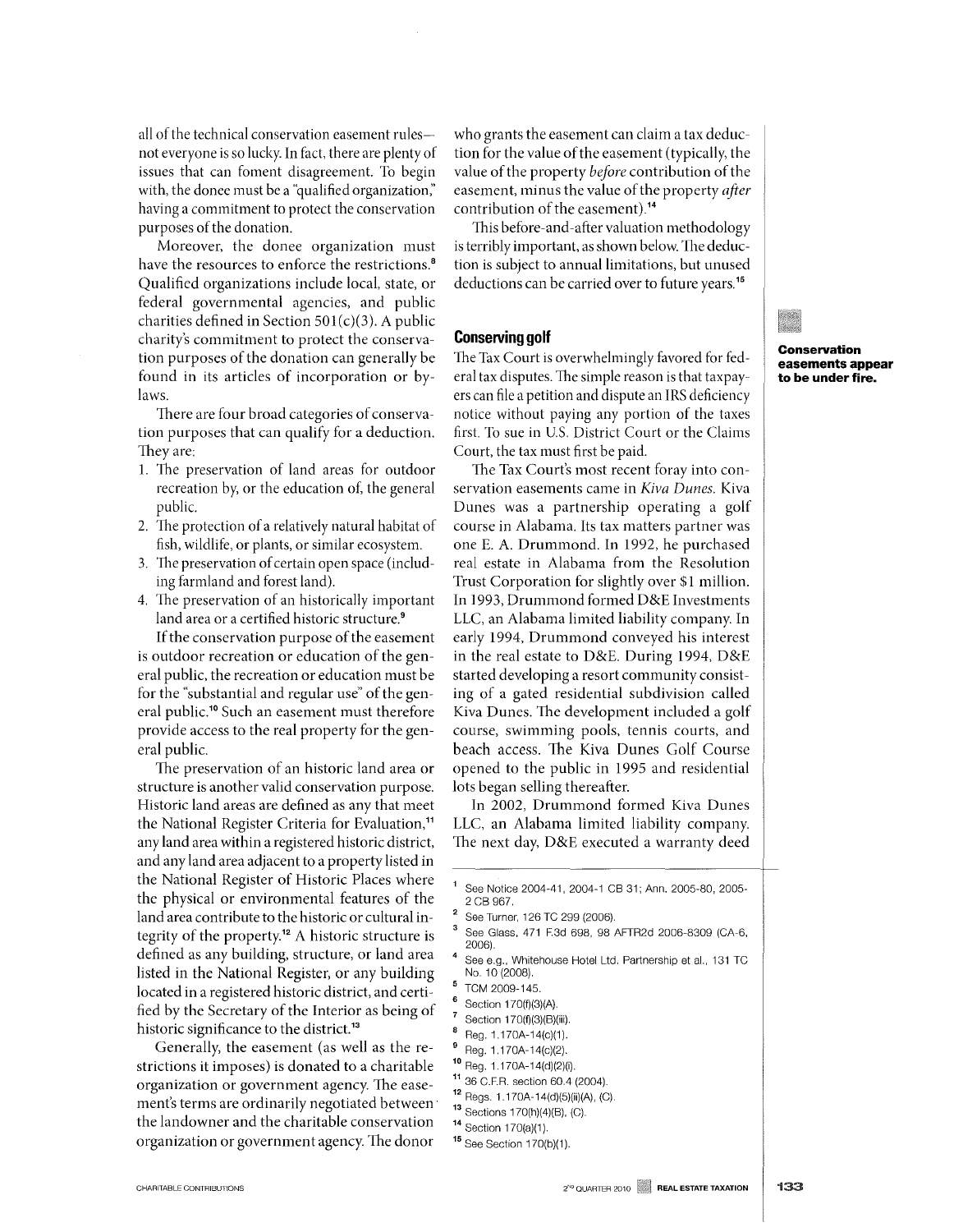conveying the Kiva Dunes Golf Course to Kiva Dunes LLC. A few days after that, Kiva Dunes placed a perpetual conservation easement on the golf course, donating the easement to the North American Land Trust (NALT), a charity.

On its partnership tax return for 2002, Kiva Dunes claimed a charitable contribution deduction of \$30,588,235 for the easement. This valuation was supported by an appraisal prepared for Kiva Dunes by Claud Clark. 'The IRS determined that Kiva Dunes was not entitled to the deduction and the matter went to Tax Court. There, Clark emerged as the star of this case, a kind of Michael Jackson of the appraisal world.

#### True value

By the time of the trial, the IRS had conceded that the easement qualified as a qualified conservation contribution. Thus, many of the nitty-gritty rules of the statute discussed above simply were not at issue. It was clear that a deduction was appropriate. The critical question was just how big it should be.

The amount of a charitable contribution is generally the fair market value of the contributed property at the time of the contribution. 16 Axiomatically, fair market value is the price at which property would change hands between a willing buyer and a willing seller, neither being under any compulsion to buy or sell, and both having a reasonable knowledge of relevant facts.17 Notably, the Tax Court takes into account not only the current use of the property, but also its highest and best use.<sup>18</sup>

A property's highest and best use is the highest and most profitable use for which it is adaptable and needed, or likely to be needed, in the reasonably near future. 19 Can one readily refer to comparable sales of easements? Usually the

- 18 See Reg. 1 .170A-14(h)(3)(i). See also Stanley Works and Subsidiaries, 87 TC 389 (1986).
- 19 See Olson, 292 US 246 (1934).
- 20 See Reg. 1.170A-14(h)(3)(i).

- $22/d$
- 23 The Tax Court has been uttering this pabulum since at least Crane & Co., TCM 1976-371.
- 24 See Kaplan, 43 TC 663 (1965).
- 25 See Federal Rules of Evidence 702.
- 26 See National Grocery Co., 304 US' 282, 20 AFTR 1269 (1938).
- 27 See Silverman, 538 F.2d 927, 38 AFTR2d 76-6258 (CA-2, 1976).

answer is no. In the atypical case where there is a substantial record of sales of easements, the fair market value of a donated easement will be based on the sales prices of those comparable easements.20

In the case of Kiva Dunes, though, there was no established market for similar conservation easements. In fact, there was no record of sales of *any* such easements. In such a case, the regulations provide specific guidance about how one should determine the easement's fair market value:

If no substantial record of market -place sales is available to use as a meaningful or valid comparison, as a general rule (but not necessarily in all cases) the fair market value of a perpetual conservation restriction is equal to the difference between the fair market value of the property it encumbers before the granting of the restriction and the fair market value of the encumbered property after the granting of the restriction.

There is considerable history of this beforeand -after valuation methodology for conservation easements. Besides, both the IRS and the taxpayer in *Kiva Dunes* agreed that this was the appropriate valuation method. Significantly, though, one must take into account not only the property encumbered by the easement, but other afflicted parcels as well.

After all, it is not uncommon for *other* property to be affected by the grant of an easement. Accordingly, the regulations provide that any enhancement in the value of a donor's *other*  property resulting from the easement contribution, or of property owned by certain related persons, will reduce the value of the contribution deduction.<sup>22</sup>

So far, a reading of this much of the *Kiva Dunes* case might suggest that everyone agreed on everything, not something that is typical in a tax case. Significantly, both the IRS and the taxpayer agreed that this was a qualified conservation contribution. Given the complexity of the qualified conservation easement rules, in many cases the taxpayer and the IRS fight tooth and nail over such matters. Moreover, both the IRS and the taxpayer in *Kiva Dunes* agreed that the before-and-after valuation method was the appropriate one.

But this was *still* not a recipe for a settlement. In fact, there was an outsized disagreement over valuation. Valuation, said the Tax Court with the gift of understatement, "is not a precise science."<sup>23</sup> As the Tax Court noted, the fair market value of property on a given date is a question of fact to be resolved on the basis of the entire record.<sup>24</sup> The government and the taxpayer

**methodology and expertise are critical.** 

**Valuation** 

<sup>16</sup> See Reg. 1.170A-1(a).

<sup>17</sup> See Reg. 1.170A-1(c)(2).

 $^{21}$   $/d.$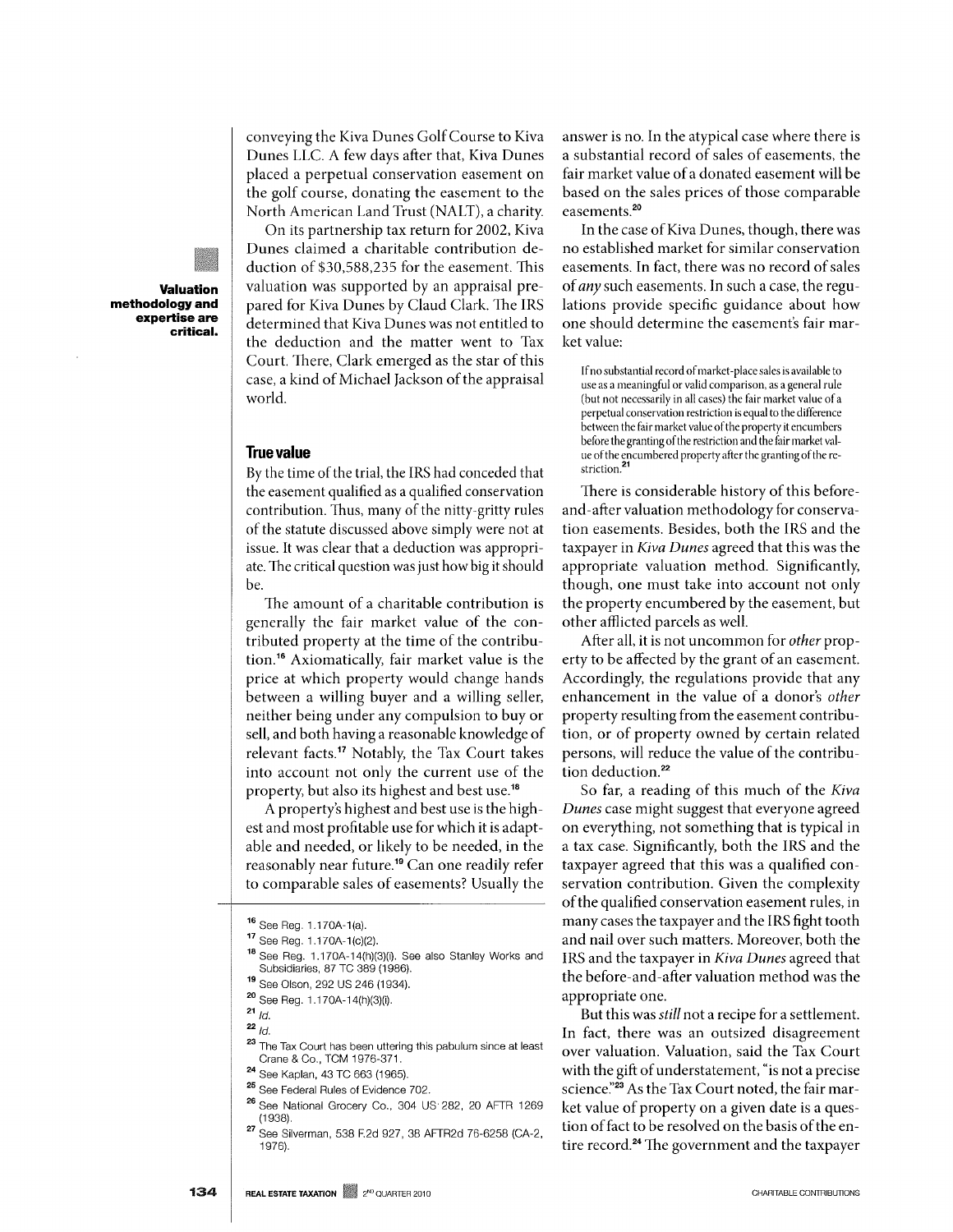each had an expert. The expert testimony (as is so frequently the case in valuation disputes) turned out to be pivotal.

#### **Expert battle**

The courts can hear expert testimony and admit it if it is helpful in assisting the trier of fact in understanding the evidence or in determining a fact in issue.25 Notably, the court is not bound by the opinion of any expert witness. It may accept or reject expert testimony in the exercise of its sound judgment.<sup>26</sup> In fact, despite expert testimony, the court may reach a decision as to the value of property based on its own examination of the evidence in the record.<sup>27</sup> The credentials, credibility, and methodology of expert witnesses often is critical.

Kiva Dunes' expert, Claud Clark, was a professional real estate appraiser with decades of experience. Most of that experience was in Baldwin County, where Kiva Dunes is located. In addition to living and owning property in the area, the Tax Court pointed out that Clark performs more appraisals in Baldwin County than any other appraiser.

The government's appraiser and expert was Philip Paulk. He was no Michael Jackson-nor for that matter was he even a Claud Clark. Paulk was primarily familiar with other vicinities. He had spent much of his appraisal career in Atlanta. He had only recently moved to Birmingham, Alabama, and that was 250 miles from Kiva Dunes.

The court noted that Paulk had no particular experience with Baldwin County real estate. In fact, he had only been to Baldwin County twice, both times in connection with his appraisal of the Kiva Dunes easement. This may sound like nitpicking, but the Tax Court's review of this sort of detail was thorough.

Both experts determined before-and-after values for the golf course, and considered the issue of enhancement of other property owned by Kiva Dunes or by related parties. Both sets of conclusions as to fair market value were reached by calculating an estimate of the "after value" and of any enhancement to other pertinent properties. Then, both subtracted this total from the "before value."

Given this process, one might assume the two appraisers came out in the same valuation ballpark (or got onto the same green), but that was not so. Based on different assumptions, Clark's value for the easement· was \$31,938,985, while Paulk's was \$10,018,000. Faced with such disparate appraisals, the Tax Court had to painstakingly go through each one, and each set of assumptions supporting it.

#### **Lot number and price**

One of the factual questions was how many lots could be developed from the parcel in question. Clark determined that 370 lots could be developed. The planning and zoning director of the Baldwin County Zoning Board agreed.

Paulk, on the other hand, said zoning regulations would limit the development to 300 lots. The Tax Court found that Paulk's conclusion was based on an erroneous interpretation of the local zoning regulation. In fact, the Tax Court even noted that Paulk had admitted that Clark's 370-lot subdivision was viable, thus making Clark's appraisal more credible.

There also was significant variation in the projected selling prices. Clark concluded that the initial selling price for the lots would average \$170,000 each. He reached this conclusion by considering assorted variables, including lot quality, market demand, and comparable sales. Notably, his conceptual plan for the subdivision included the enlargement of several lakes, as well as the creation of pool and recreational areas. The idea was that approximately 70% of the proposed lots would front lakes. This was important, because Clark and Paulk both testified that lake frontage would dramatically (and positively) impact lot value. The taxpayer also offered testimony about the amenities available at Kiva Dunes.

Clark employed statistical data regarding the market for lots for single family homes in Baldwin County. His appraisal reflected a dizzying array of population and valuation figures, as well as data about the local housing supply. Finally, he considered comparable sales that were as close as possible in proximity and price to Kiva Dunes. He then discounted these figures, which was appropriate because the quality and size of the comparables were inferior to those of the proposed lots.

Paulk's analysis paled beside Clark's detailed examination. Rather than the \$170,000 that Clark's appraisal set for hypothetical lot prices, Paulk determined that the average lot would sell for \$85,000. To get to this figure, he used only two interior lots as comparables. The Tax Court was quite critical. It said Paulk had essentially assumed that two of the *least*  desirable lots would be comparable to the hypothetical sales.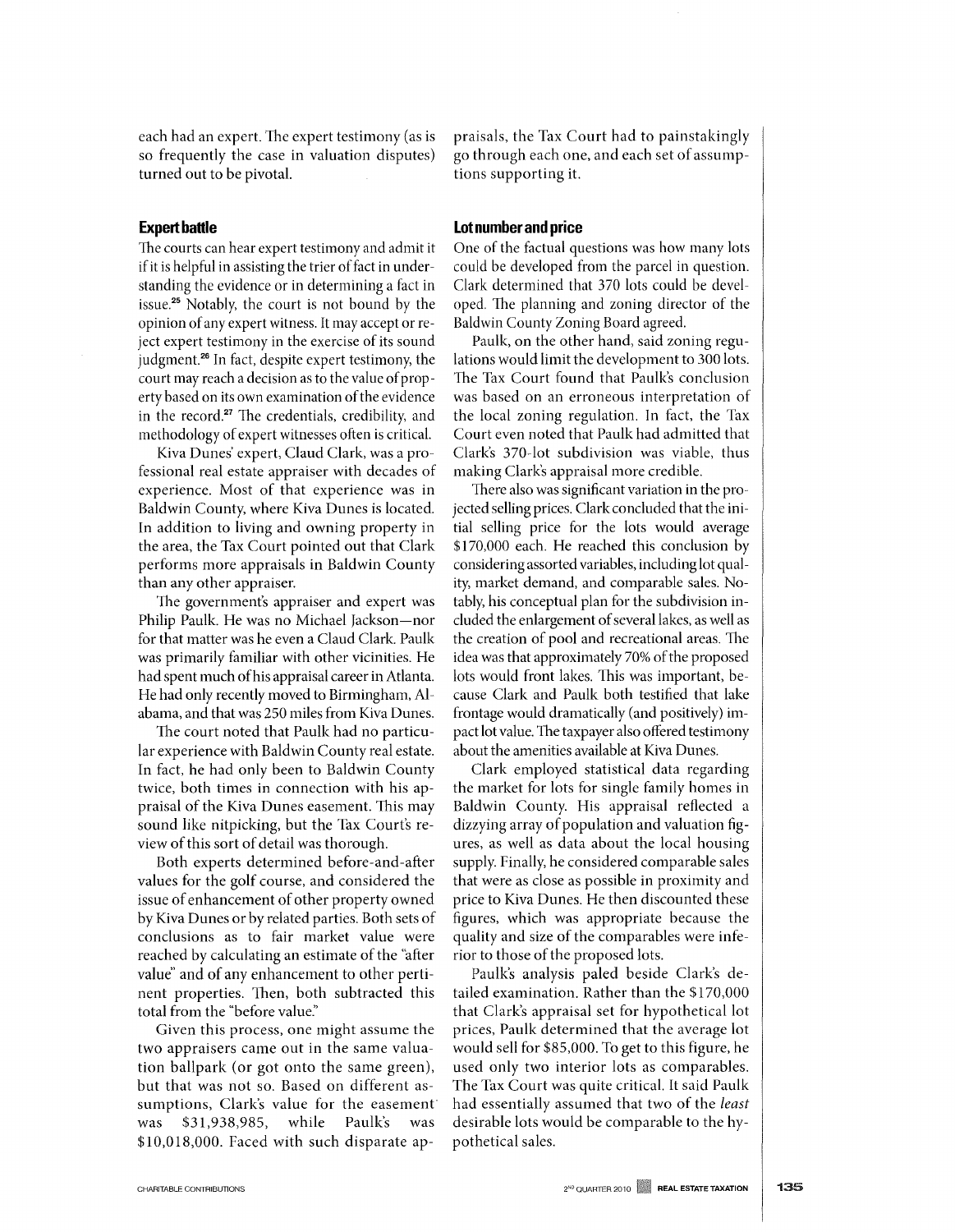**The real gravitas of a good appraisal will turn on the skills and credibility of the individuals involved.** 

To the Tax Court, this looked like cherrypicking, and selecting only the rotten cherries. These two lots would not front any lake. They would have no views, and would be far removed from the amenities of the subdivision. The Tax Court therefore concluded that Paulk's assumptions were not realistic. Moreover, the Tax Court called out Paulk's testimony as inconsistent with his appraisal in several respects. Paulk's report stressed that most of the lots in the proposed development would have water views. He denied this in his testimony. Again, the Tax Court showed displeasure.

## **Absorption rate**

The absorption rate at which lots could be sold was another critical area of disagreement between the experts. Clark assumed that a 370-10t subdivision would sell out in ten years, averaging 37 lots sold per year. To arrive at this rate, he compared absorption data from local developers. He included Kiva Dunes as well as Martinique, a neighboring development. Paulk, on the other hand, assumed the sales would take 15 years, averaging 20 lots per year. He apparently relied exclusively on the absorption data from Martinique.

The Tax Court agreed that Martinique was clearly relevant, but found Clark's evidence more compelling. Clark clearly tried to discern and describe differences between Kiva Dunes and Martinique. He even reflected comments from a former sales agent at Martinique (to which Clark's appraisal had referred). The Martinique sales report had indicated that sales of lots at Martinique would have been more rapid had they been sold as vacant lots.

The Tax Court noted that it had found Clark's assumptions as to available lots for sale, initial lot price, and annual rate of lot sales reasonable. Consequently, the court said it did not need to address the remaining assumptions made by the respective experts. Indeed, the court said that using Clark's assumptions and Paulk's cash flow computation made the respective appraisals come out fairly close together.

The Tax Court concluded that Clark's testimony was credible. It found his assumptions reasonable and amply supported by the evidence. As a result, the court assigned a "before" value" to the Kiva Dunes Golf Course of \$31,938,985, a figure that was close to Clark's appraised "before value:'

### **Fair market value**

Fair market value is an illusory concept. In one way or another, it has occupied the courts for hundreds of years. Usually the disputes are not so much about how one should define it as they are about exactly what something in particular is worth. Here, both experts agreed that immediately after the charitable contribution, the highest and best use of the Kiva Dunes Golf Course was its continued operation as a golf course.

The experts, however, used very different methodologies in determining that "after value:' Paulk used an income approach, dividing a capitalization rate into a number that he represented was the 2002 net income of the golf course. He determined the "after value" to be \$8,808,000.

In contrast, Clark concluded that the economic health of the Kiva Dunes Golf Course during 2002 was too poor to support an income capitalization approach. He therefore relied on sales of comparable properties. He ana-1yzed and adjusted those figures to reach an "after value" of\$I,050,750. There was, therefore, a whopping difference of nearly \$7 million between Paulk's and Clark's "after" values!

Appraisal aficionados will doubtless want to read the full Tax Court opinion. It goes on for pages about the capitalization versus comparable sales methods. The opinion also contains enormous factual detail about the Kiva Dunes Golf Course, the sales prices of lots on comparable properties, why certain properties are or are not comparable, and so on. After a discussion spanning many pages, the Tax Court confronted the differences between the respective valuations concerning something as fundamental as highest and best use.

Most of the opinion extols Clark's virtues and thoroughness, although the court does recognize that Clark did not consider the highest and best use of his comparables "in the traditional sense:' Rather than properties used for any purpose whatever, Clark selected properties for permitted recreational use. The IRS argued that this was a fatal flaw but the Tax Court thought it made sense, commenting that Clark had considered the market forces in Baldwin County to be an accurate barometer of the highest and best use of a comparable property.

In fact, the Tax Court said it was satisfied that Clark's selection of comparables was reasonable under the circumstances. The court even concluded that his adjustments to the prices of the comparables were based on sound